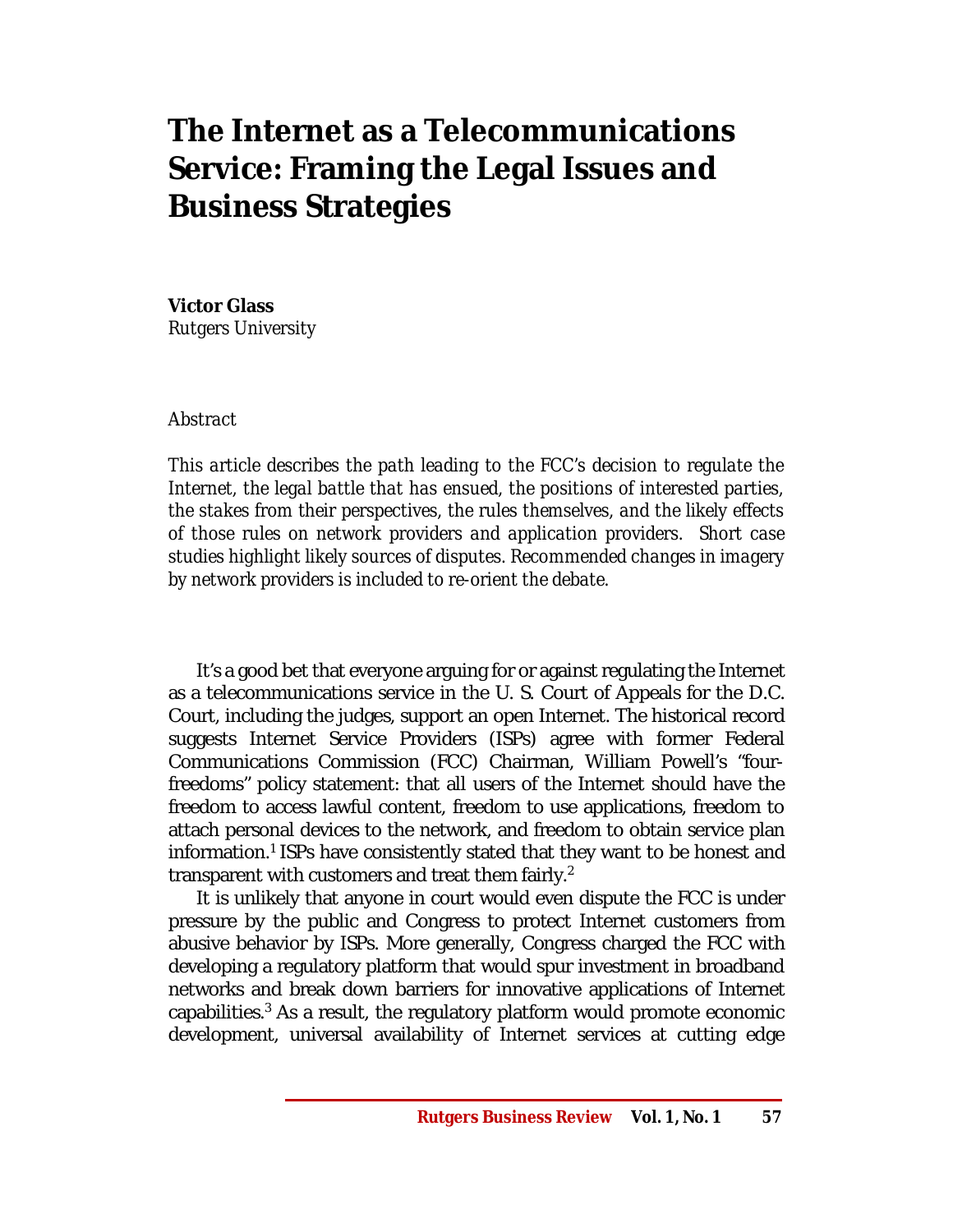speeds, and nurture civic engagement that strengthens communities and the democratic process itself.

Few in court would even challenge the rules the FCC wants to put in place to protect consumers of Internet services.

Why then were they in court?

Those challenging the FCC in court brought suit because they believe the FCC overstepped its legal authority in the way the rules were adopted. After decades of decisions not to regulate the Internet and not to regulate services bundled with Internet connectivity, the FCC decided in 2015 to regulate Internet transport as a telecommunications service – as a public utility – instead of finding a much more narrow legal justification for protecting customers from unfair network practices.

On its part, the FCC tried a very narrow approach that didn't require reclassifying Internet access as a telecommunications service but failed. Using its authority to regulate communications traffic in general, the FCC tried to introduce a few simple rules that applied to network providers of Internet services: transparency in billing and other terms, no blocking of traffic, and no unfair discrimination among Internet applications. <sup>4</sup> However, the FCC's attempts to introduce these rules on network providers were struck down by the courts because the rules required specific behavior that had in the past applied only to common carriers of telecommunications services. In 2014, the D.C. Circuit cited the FCC's own record of claiming Internet services were not subject to common carrier regulation that applied to telecommunications and other transport services. <sup>5</sup> The Court pointed out the FCC had repeatedly said Internet service alters content in significant ways as opposed to a telecommunications service that simply transports voice traffic. Altering content made Internet access an information service, not a telecommunications service. In the Brand X case that went to the Supreme Court in 2005, the FCC won the right to treat any bundle of services that included Internet service as an information service not subject to common carrier regulation.<sup>6</sup> The D.C. Court also cited its previous decision in the Comcast vs. FCC decision to strike down the FCC's attempt to prevent Comcast from throttling peer-to-peer traffic, which according to Comcast was causing network congestion. The D.C. Court ruled in 2010 that the FCC did not have the right to use "ancillary" powers to order network providers to stop throttling or blocking certain types of traffic. <sup>7</sup> As a result, the Chairman of the FCC decided in its 2015 Report and Order Protecting and Promoting the Open Internet (Order) to reclassify Internet traffic from being an information service to a telecommunications service. To make the case, the FCC had to show Internet transport has become like plain old telephone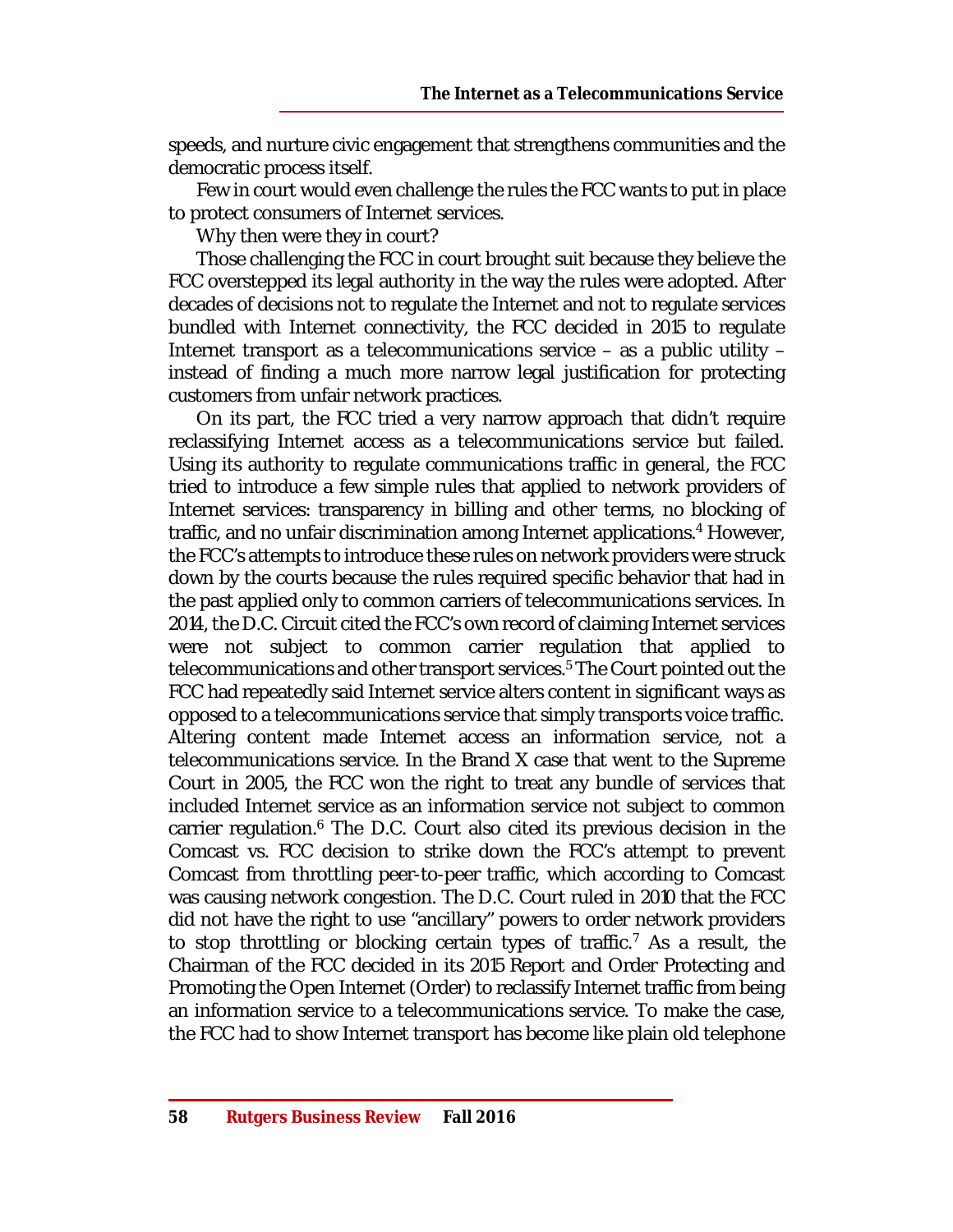service, that is, network providers do not alter the content of transmitted voice or data.

The FCC's rationale for reclassifying broadband Internet access service (BIAS) as a telecommunication services hinges on a basic change in transport technology. In the past, telecommunications networks had built-in intelligence for bundling and splitting off traffic to the voice network and the Internet. According to the FCC, the packet revolution has transformed broadband networks into a web of dumb pipes that carry traffic without altering its content. Application providers now supply the software that allow smartphones, for example, to deliver all sorts of services to end users that were previously offered exclusively by network providers. <sup>8</sup> Following this logic, the FCC could now reclassify BIAS as a common carrier telecommunications service subject to Title II rules of the Telecommunications Act of 1996 (1996 Act). <sup>9</sup> These rules would give the FCC legal grounding to challenge carrier practices that work against the government's mandate to have an Open Internet.

The FCC realizes that redefining Internet access service as a telecommunications service could cause unexpected market jolts. All of the Commissioners recognize that no one understands the workings of the Internet or how it will evolve, so the Order stresses that the FCC will dispense with many of the obligations of a common carrier so that, for the most part, Internet operations will be business as usual. The new rules would be simple, "bright lines" that clearly mark the limits of proper conduct by network providers offering broadband Internet access services. To keep the rules simple, to give regulation a "light touch," the FCC chose to forbear many of the rules that require a common carrier of telecommunications services to set prices using prescribed methods and to prove that its prices and practices are reasonable. However, the FCC reserved the right to review pricing and other practices if there were complaints against a carrier. In effect, these residual powers to review business decisions serves the same purpose as a "shot across the bow" to prevent abusive behavior. Recognizing that implementing rules, even bright line ones, are sometimes costly to implement, the FCC exempted small carriers with fewer than 100,000 customers from the new prescriptive rules for BIAS.

Big carriers like AT&T and Verizon fear these residual powers give the FCC too much power. From their perspective, the FCC now can strike down any business model it deems is unreasonable on a "know it when I see it" case-by-case basis. In effect, the FCC has become a not-so-silent partner in their business decisions.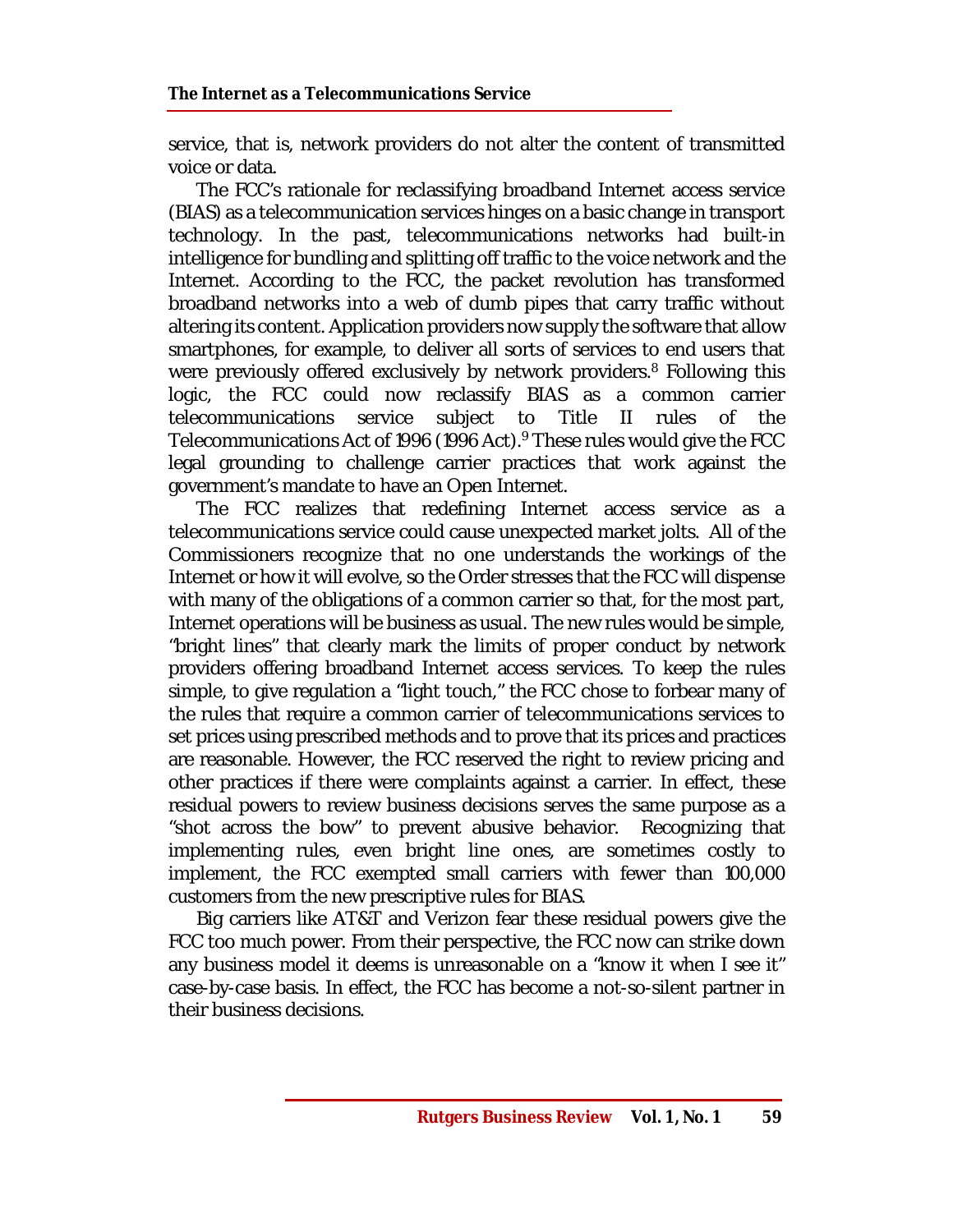# **The Dispute in Context**

The battle line forming has features of other public policy battles such as national health care and environmental protection where ideology, framing, self-interests, and fears all come into play. The parties in the D.C. Court have different answers to basic questions such as: What are the limits of FCC rulemaking? When does the FCC have to ask Congress for authority for rulemaking? Does the 1996 Act allow the FCC to set basic ground rules for network provider behavior? Can it extend its rule-making reach to other Internet participants such as Content Delivery Networks that store files often downloaded so that they don't have to travel across the Internet? What about regulating application providers? Should the FCC retain residual power to impose additional rules if it judges certain practices are not in the public interest, and by what process would the FCC add rules? Should the process depend on specific disputes or Internet performance measures such as investment growth, new applications, or social objectives such as a reduction in public complaints or an improvement in universal service and civic engagement? How reliable would any performance measure be when the market and the underlying technology are changing so rapidly?

The battle over FCC rule-making authority is going on within the FCC itself. Only three of the five FCC commissioners approved the new approach, and the two dissenters had sharp words about the final product. Commissioner Pai, in particular, challenged the FCC's legal authority and the process itself for determining new rules. He said five unelected Commissioners have overstepped their authority and operated beyond their competences. In Pai's view, the 1996 Act states clearly that Congress intended the Internet to be free of federal regulation, and FCC chairmen since then, both Republican and Democrat, reaffirmed this goal – until now, when Chairman Wheeler moved to regulate the Internet as a telecommunications service. In Pai's opinion, Congress should have acted if such a dramatic change in Internet rules was necessary. He claims the Obama administration pressured the Commission to make broadband Internet access a telecommunications service just before the Commission issued its Order. As a result, the public was not consulted by this turn in policy. He predicts American broadband deployment and innovation will be cut back and prices will rise as a result of utility-style regulation. He cites as proof broadband is more widely available here and at higher speeds than in Europe where the Internet is treated as a public utility.<sup>10</sup>

The other dissenter, Commissioner O'Reilly said, he could not support "the insertion of the Commission into every aspect of the Internet... [T]he Commission pursued an ends justified the means approach to subject broadband providers to a new Title II regime without a shred of evidence that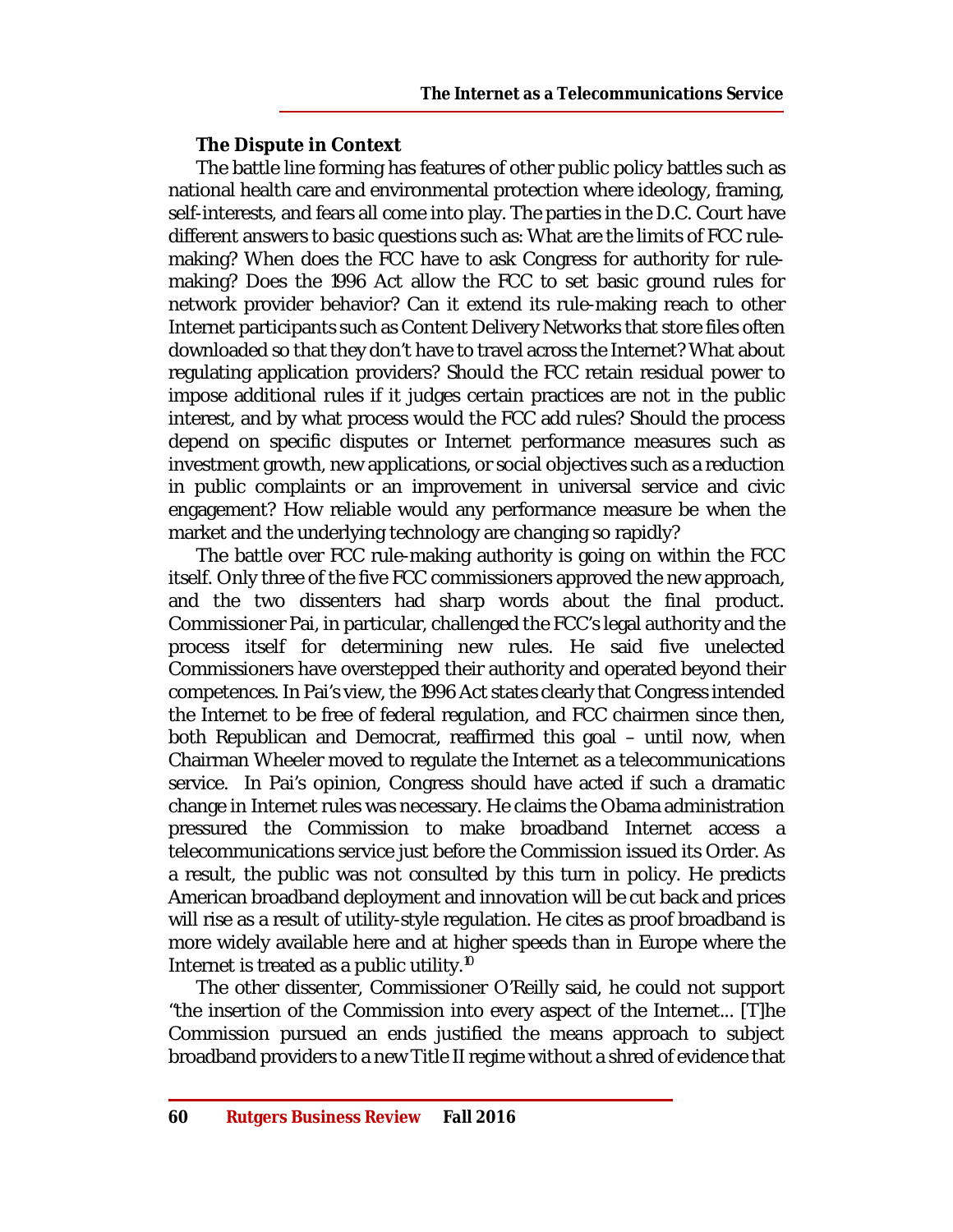it is even necessary, solely to check the boxes on a partisan agenda. Even worse, the order punts authority to FCC staff to review current and future Internet practices under vague standards such as just and reasonable, unreasonable interference or disadvantage, and reasonable network management. This is a recipe for uncertainty, [and] delegat[es] vast authority to staff to make critical decisions or set policy." <sup>11</sup>

Naturally, Chairman Wheeler and the two other commissioners who voted for the Order disagree with Pai. Wheeler believes the historical network clearly shows that "both human nature and economic opportunism act to encourage network owners to become gatekeepers that prioritize their interests above the interests of their users." <sup>12</sup> To guard against abuse of power, the FCC introduced a few, very specific rules of conduct for network providers that would protect users of the network, such as requiring billing transparency or not allowing fast lanes that divide the Internet into "haves" and "have-nots." This is not utility-style regulation where the government prescribes a broad range of prices and requires a showing of the reasonableness of prices. The FCC believes it is prudent to reserve the power to intervene when it clearly sees behavior that hurts the social and economic performance of the Internet.

Besides the likelihood that ideological differences lead to policy clashes, the battle spills over into imagery. One of the flash points surrounds the image of the Internet as a superhighway. Even a superhighway has limited lanes, has rules of the road, and because it is public, only has fast lanes when they somehow promote civic behavior such as commuter lanes. This method of framing the problem favors Chairman Wheeler, who is against Internet fast-lanes, but is it a fair rendering of reality? Should the Internet be likened to a railway network that has bullet trains for those willing to pay a premium for speed or comfort and commuter trains for those who want a lower fare? Should it be likened to first-class and business-class cars on the same train? Or is the transport analogy wrong because the Internet can expand its lanes by adding network capacity? When lanes can easily increase and have custom features, Pai's position becomes much more tenable.

Self-interest usually lurks behind high-blown statements of belief. Many groups use the Internet and all of them want to be the gateway to the customer. Cable companies represented by the National Cable & Telecommunications Association, AT&T, Verizon, and CenturyLink, big network providers that were formerly telephone companies, application providers such as Google and equipment providers such as Apple, wireless networks represented by the wireless association CTIA, rural telephone companies represented by the National Telecommunications Cooperative Association, and the different levels of government, federal, state, and local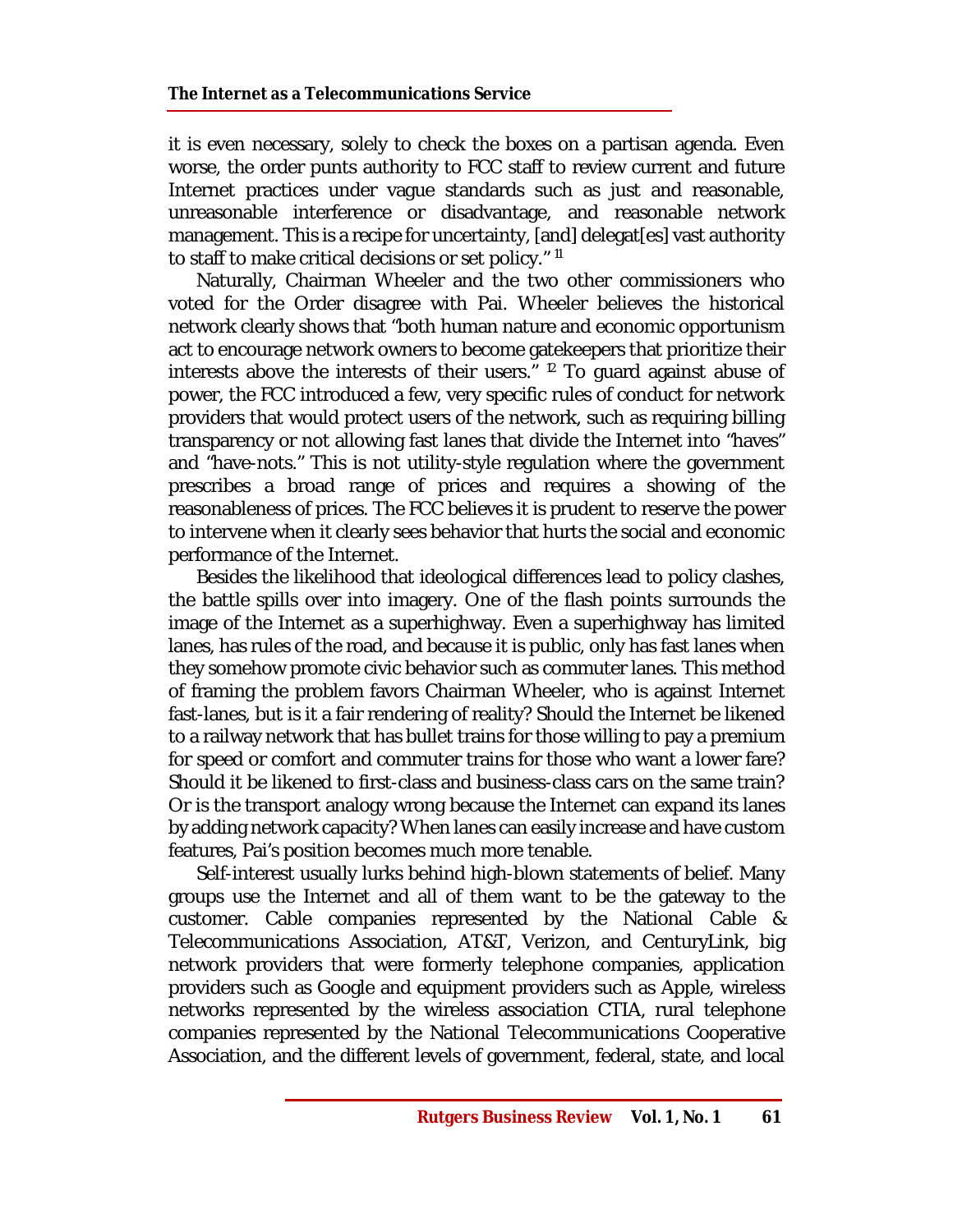– all have vested interests. For example, small telephone companies may want federal protection to prevent large network providers from dictating how they can connect to the Internet. Naturally, large carriers believe they have a right to set or at least negotiate the terms and conditions for other networks to connect to them. The FCC wants its rules to apply to large network carriers only. The big carriers don't want to be handicapped in a market they believe is highly competitive. They don't want smaller networks, application providers, and other Internet participants that store and process data to get a free ride at the large carriers' expense. The big wireless carriers are especially concerned that the FCC will set similar standards for network management for landline and wireless carriers even though wireless carriers have much lower capacity networks.

The fear factor looms large for big network providers because political pressure may force the FCC to get heavy-handed. No one knows how important comedian John Oliver's comedy sketch was in rousing the public and the Administration to prevent fast lanes being sold by network providers. His June 2014 half-serious comedy routine that lambasted the government for not enforcing net neutrality has almost 10.5 million hits on YouTube. It caused a buzz in government circles according to Bloomberg News.<sup>13</sup> Naturally, the big network providers are afraid of the "camel's nose under the tent" effect. Once the FCC starts regulating the Internet, even if it is lightly done at the start, the camel will push its way under the tent, pushed there by interested parties. Right now the FCC's focus is on consumer protection, but it is not hard for a big network provider to imagine the FCC expanding its oversight to behavior in other market segments such as the interconnection agreements among networks, agreements with large specialized customers, agreements among other entities that offer transport to the public.

The battle for consumer protection is already underway. The FCC is being pushed to enact privacy rules that could hamper the ability of big network providers to gather, process, and sell data. The Open Technology Institute at New America urges the FCC to "shield the sensitive information that a common carrier learns about customers." The big Internet Service Providers (ISPs) have a unique access to their customers and "can therefore build a comprehensive picture of users' online activities, ranging across time, across different sites, services, and devices—from their streaming video habits on Netflix, to the frequency with which they request online banking services, to the times of day they are most active on Facebook and other websites." <sup>14</sup> In a letter to Commissioner Wheeler, a long list of consumer advocate organizations said that proposed rules should also provide for notice of data breaches, and hold broadband providers accountable for any failure to take suitable precautions to protect personal data collected from users.<sup>15</sup>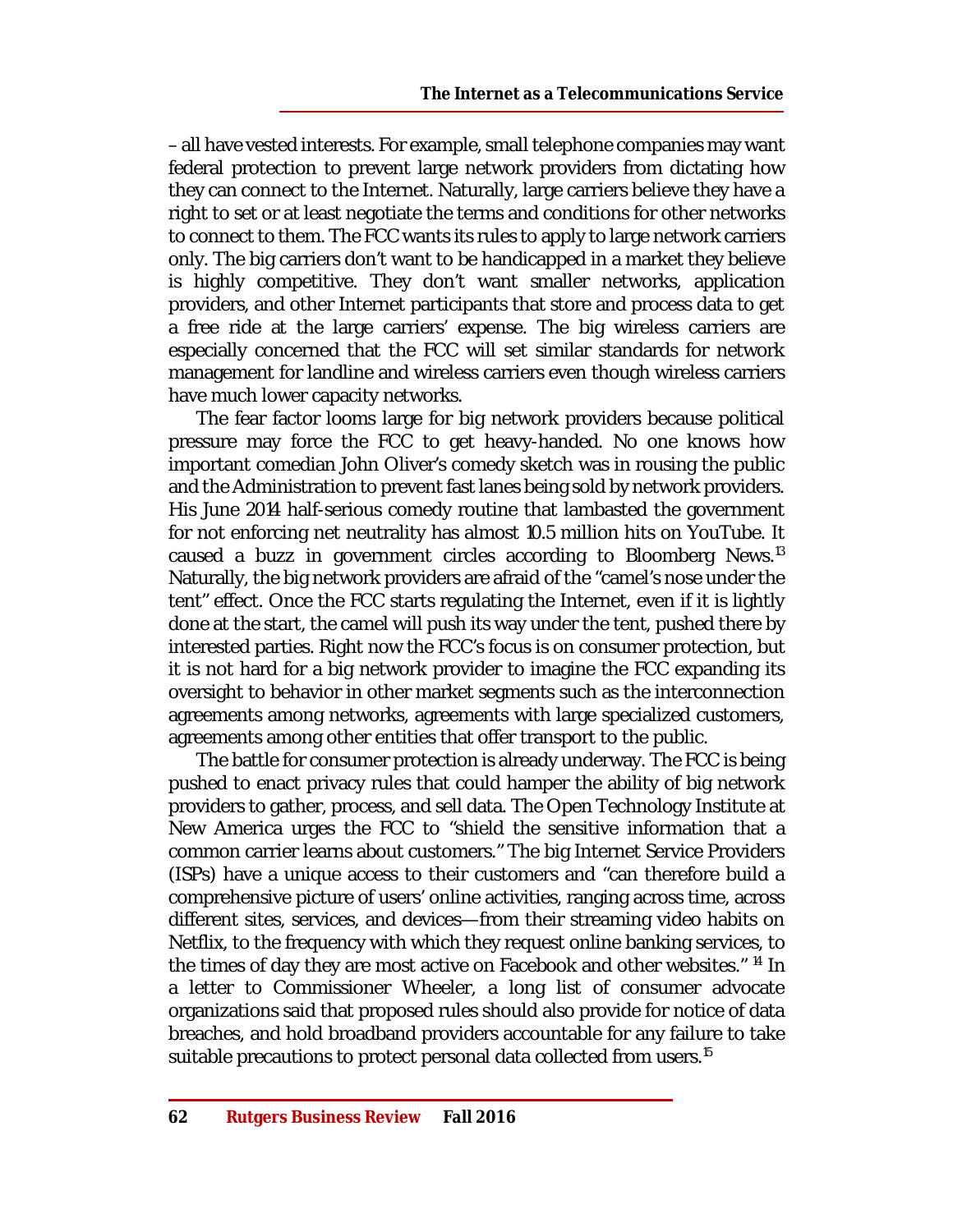Large carriers expect the FCC will assess universal service charges on Internet traffic to subsidize social policy programs such as Internet service for low-income and rural-area citizens. The current funding source is a charge on long distance voice service. The base demand for this service is eroding. It is not hard to imagine the FCC tapping a much larger source of revenue associated with Internet service.

The other big carrier fear is that the FCC lacks the competency to react properly to changes in technology and market conditions. The Internet is more than a network of networks that interconnect to deliver digital services to the public. The Internet of today is not like the Internet of twenty or even ten years ago. It carries voice and video traffic when it once transported data and emails. Specialized private networks are growing rapidly that tap into the Internet. The Internet is now truly global in scope. Rules set in the United States are international policy statements and impose conditions on providers that want to connect to the United States. Myopic rule-making could hurt America's competitiveness in the global marketplace.

Christian Dippon and Jonathan Falk of NERA, a consulting company, state that "Because regulatory mechanisms create delays and increase risks and costs in bringing an innovation to market and establishing a foothold, prospective investors have to factor in the delay, the cost of regulatory compliance, and the uncertainty of regulatory approval." They ask, "Are you an ISP? Is a practice reasonable network management? An obvious example is a practice, which has as its true genesis an entirely innocuous traffic management protocol, that now requires, in advance of implementation, a legal opinion as to whether the practice is reasonable, which in turn depends not on what the practice is intended to do but how it might be judged in a subsequent regulatory inquiry." 16

On their side, the Commissioners in the majority fear inaction may embolden Internet providers with market power to pick winners in the market, to bait and switch customers by offering much and delivering little, and to exploit customer data without letting customers have a say in its use. Now that the Internet is a core delivery network for basic services, is it in the public's interest for the government to stay aloof when even seemingly reasonable behavior could create massive economic and social dislocations like the 2008 financial meltdown? If the government doesn't have expertize to oversee the Internet, it will not have the capability to intervene in a crisis.

#### **The Stakes**

The legal battle will continue whatever the ruling of the D.C. Court until it reaches the Supreme Court, and even after that, many law suits will involve interpretation of specific rulings and class action suits against network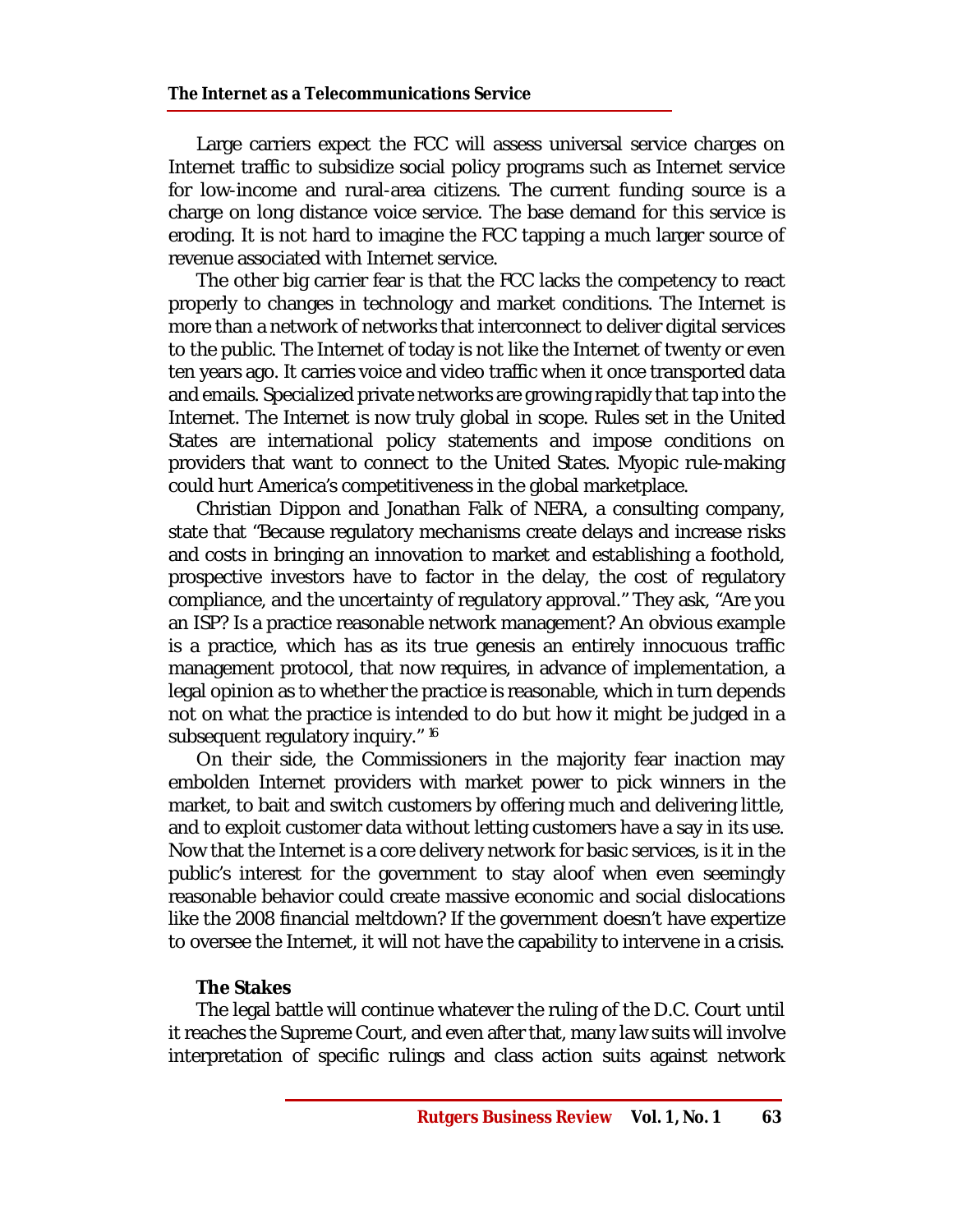providers. The legal costs, by themselves, do not suggest the FCC's approach was wrong. It simply means that the disagreements are deep and long-lasting. As with many "big issue" debates, it will be hard to determine which side is right because of the lack of experimental data and a lack of understanding of how the Internet evolves. It is a great opportunity for the academic community to develop cross-discipline studies to gauge the effects of technological, economic, and behavioral changes the Internet continues to produce.

The investment in understanding the conflict may be large but Commissioner Pai and others believe a great deal is at stake. Pai said the future of the Internet depends on how government defines its role. Commissioner O'Reilly, the other dissenter, agrees with him. Certainly Wheeler and his supporters believe the Internet will not flourish without basic regulations in effect.

Others agree with the stakes involved. "It will probably have the biggest impact on the American communications regulatory scheme, certainly for wireline and wireless data services, for any case you can think of," said Earl W. Comstock of Eckert Seamans Cherin & Mellott LLC.<sup>17</sup>

# **Examining the Order**

Instead of picking sides, the first objective is to show why the legal battles will continue by examining specific features of the Order, and to examine likely business disputes that will occur while the FCC's new rules are in effect. The second objective is to suggest business strategies for coping with legal uncertainty.

The starting point is a brief summary of the FCC's Order. In the Order, the FCC defined BIAS as a "mass-market retail service by wire or radio that provides the capability to transmit data to and receive data from all or substantially all Internet endpoints … or … a functionally equivalent service." 18

#### **Bright-Line Rules**

The new prescriptive "bright-line" rules limiting network provider behavior are associated with BIAS defined as a mass-market retail service by wire or radio.

 *No blocking* of content, applications, services, or non-harmful devices subject to reasonable network management

 *No throttling* of lawful Internet content on the basis of Internet content, application, or service, or use of non-harmful devices subject to reasonable network management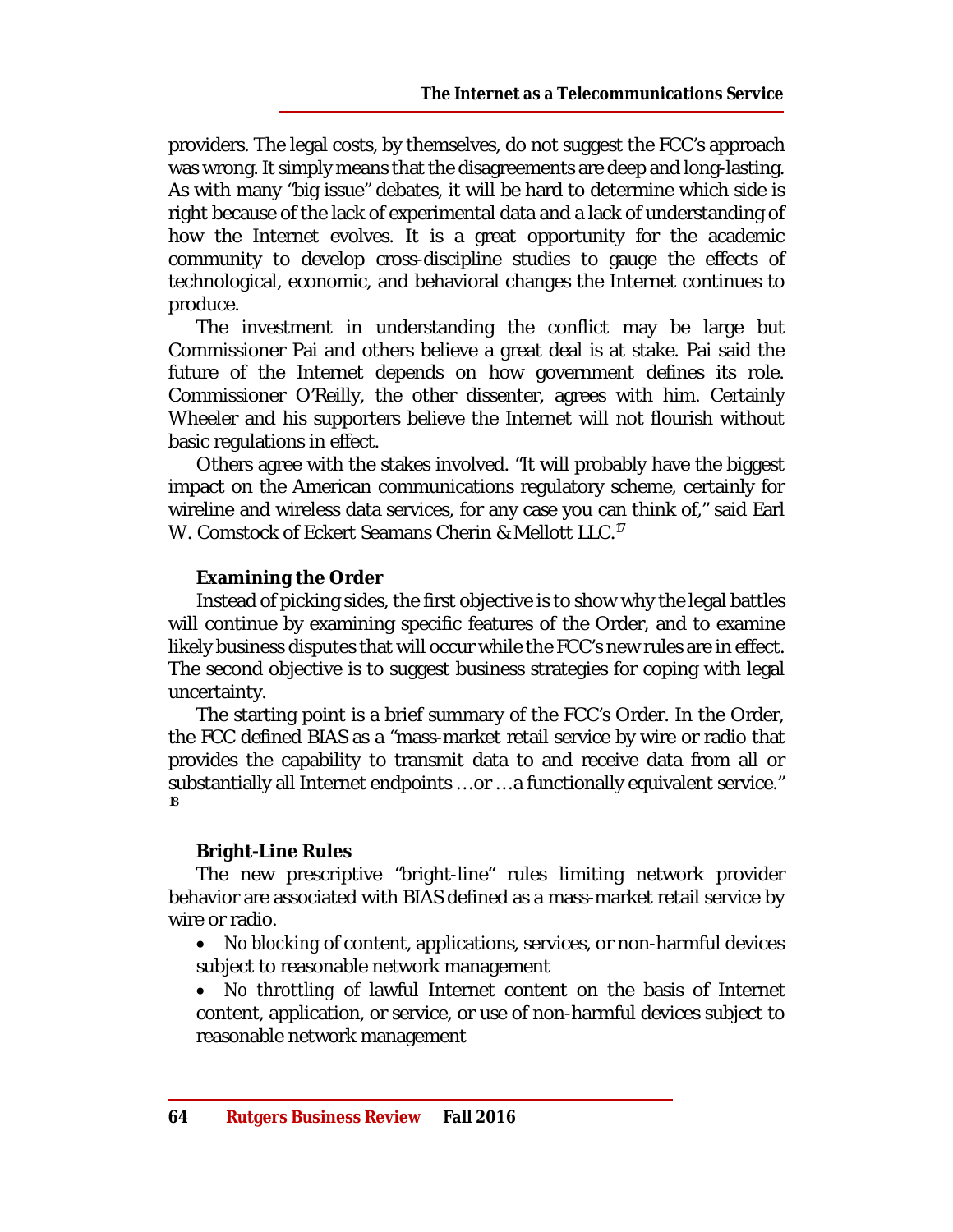*No paid prioritization* where the broadband provider accepts payments to manage its network in a way that benefits particular content, applications, services or devices. No fast lanes.

- o Paid prioritization refers to directly or indirectly favoring some traffic over other traffic using such techniques as traffic shaping, prioritization, resource reservation or other forms of traffic management either in exchange for consideration (monetary or otherwise)or to benefit an affiliated entity.
- o No room for exceptions where customer permission is buried in a service plan.
- *Enhanced transparency* to assure a Broadband Internet Access Service (BIAS) provider publicly discloses network management practices, performance, and commercial terms so that customers can make informed decisions.
- *Reasonable network management* encompasses practices that achieve legitimate network management processes. Cutting speed of heavy users to push them into higher priced plans is not legitimate.

Telecommunications Services and Entities Excluded Bright-Line Regulation:

- The FCC excludes enterprise services, virtual private network services, hosting or data storage services, or services of premises operators.
- Also excluded are facilities based services such as Voice over Internet Protocol (VoIP) or cable services that do not travel over BIAS.
- In general, the FCC exempts any other services chosen by end users because the rationale for regulation is to promote customer freedom of choice with a nondiscriminatory proviso.
	- o Any person engaged in the provision of BIAS shall not unreasonably disadvantage [an] end user's ability to select, access, and use broadband service or lawful Internet applications, services, or devices of their choice. 19
- Interconnection services between network providers is not covered by the Order because of lack of historical record.
- The FCC Exempted small network providers with fewer than 100K customers from its new rules to limit administrative burdens on them.

# **Light-Touch Regulation**

The FCC used its forbearance powers extensively in the Order to tailor its rules to meet its specific BIAS objectives. Forbearance is invoked when regulations are deemed not necessary to ensure that charges, practices, classifications, and regulations in connection with telecommunications services are just and reasonable; and enforcement of the regulation is not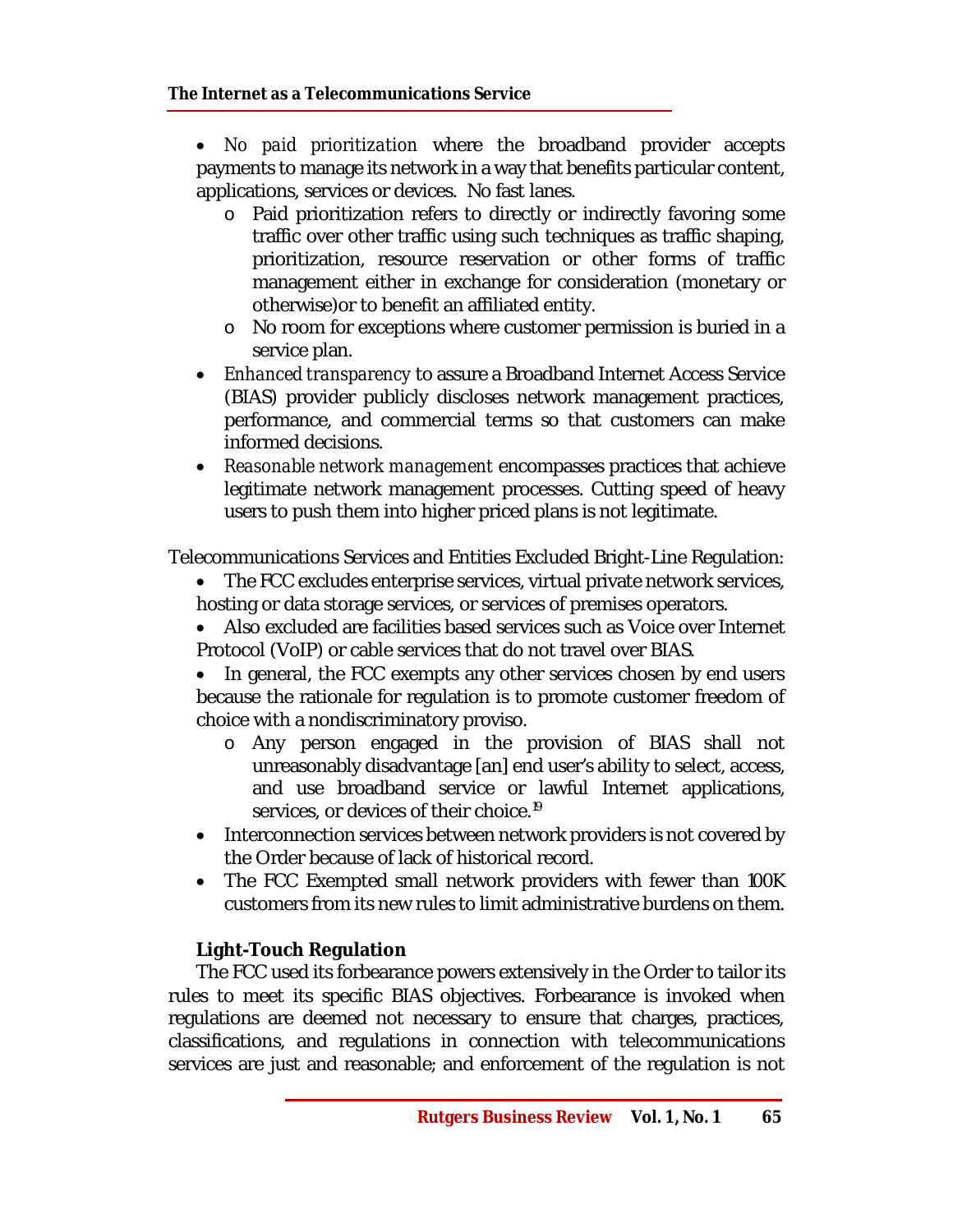necessary for the protection of the consumer and is consistent with the public interest. In the Order, the FCC forbore from Title II regulations that prescribed specific rules for pricing and interconnection and unbundling network elements that could be leased from a telecommunications carrier, and from universal service contributions -- at least temporarily.

## **"Know It When I See It" Residual Powers**

The FCC's residual powers big network providers fear stem from the common carrier rules the FCC wants to maintain. It did not forbear from requiring common carriers to establish physical connections, where reasonable, with other carriers at just and reasonable rates (Section 201 of the Act). It is unjust to discriminate among customers in charges, practices, regulations, facilities, and services … by any means that give undue preference to a particular party (Section 202 of the Act). A common carrier is subject to liabilities for damages to persons injured (Section 206 of the Act). The Commission can award damages and direct the carrier to pay the injured parties (Section 209 of the Act). In addition, every telecommunications carrier has the duty to protect the confidentiality of proprietary information to other carriers, equipment manufacturers, and customers. It cannot use proprietary customer information for its own marketing purposes. It can use it for telecommunications services (Section 222 of the Act). However, the FCC forbore from network providers gathering web browsing data. Utilities that are owners of poles, ducts, conduits, and rights of way must ensure that cable operators, telecommunication carriers obtain access at just and reasonable and nondiscriminatory rates, terms, and conditions (Section 224 of the Act). The FCC intends to use its residual powers to settle disputes not covered by the bright-line rules on a case-by-case basis.

#### **Framing Business Strategy**

Network providers are not sure how the FCC's bright line regulations and residual powers will affect their ability' to respond to market needs. Building an effective business plan to navigate in this unsettled legal environment is crucial to success both in court and the marketplace. A good starting point is to assume the FCC is looking for a "smoking gun" that will validate its own regulatory strategy. It is also reasonable to assume the FCC is very sensitive to criticisms that it has overstepped the bounds of its powers.

Big network providers will likely follow a three-pronged business strategy to control their destiny. They will continue to present evidence to the public and policy-makers that regulating the Internet will harm the nation. They will offer retail and wholesale services that will have a high probability of success in the marketplace and avoid ones that with less potential, especially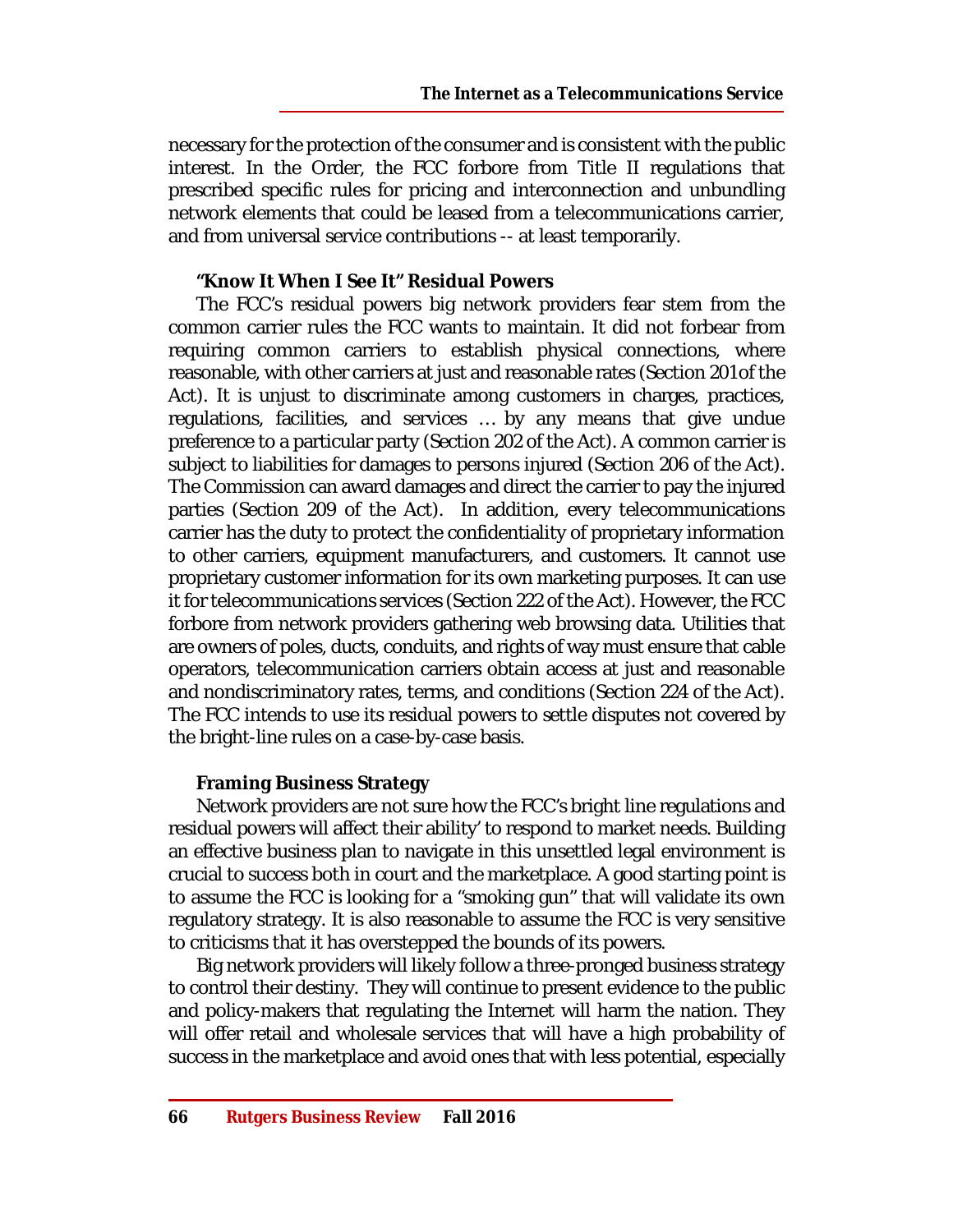if they invite FCC scrutiny. They will engage academics to perform a variety of studies aimed at showing the FCC's approach to regulation is already outof-date.

Smaller landline network providers will comply with the spirit of the FCC's rules even though they were exempted from them. They will work with FCC staff to promote fair interconnection arrangements with larger network providers and will press for continued government support to assure that rural customers enjoy comparable services at comparable prices to their urban counterparts.

Smaller wireless providers have to grow to stay relevant in the high-speed broadband market. They will test FCC rules and fight vigorously against them if they threaten their long-term survival. Wireless providers that lack market power, such as T-Mobile, are likely to seek exemption from Internet regulations despite having more than 100K customers by arguing that it would be suicidal for them to offer service packages that would hurt customers.

Table 1 summarizes a general plan for large and small network providers. It is based on the historical record and likely accommodations to the FCC's new set of rules.

# **Managing New Transmission Services in the Unsettled Regulatory Environment**

The most likely sources of disputes in the near term with the FCC will center on the "bright-line" rules applied to mobile services. The reason is that mobile carriers have much more limited transport capacity than landline carriers that use fiber optics to transport data. A major question is what type of new services are worth testing the FCC's new regulations. A look back to the time when voice was king helps answer the question. Customers then strongly preferred a flat monthly bill to measured service where the bill included charges per call.<sup>20</sup> They also strongly preferred toll-free calling, where a business paid when they called it.<sup>21</sup> A good bet is that customer preferences haven't changed: keep the bill simple and let others pay, if possible.

# **Avoid New Measured-Service Plans**

Consider two case studies where the "bright lines" may be blurry. The first one is a Smart Data Pricing (SDP) system devised at Princeton University. It is a version of measured service that uses sophisticated software to make economic theory work in real time. This is the type of service to avoid because it is unlikely to win many customers but could draw FCC fire.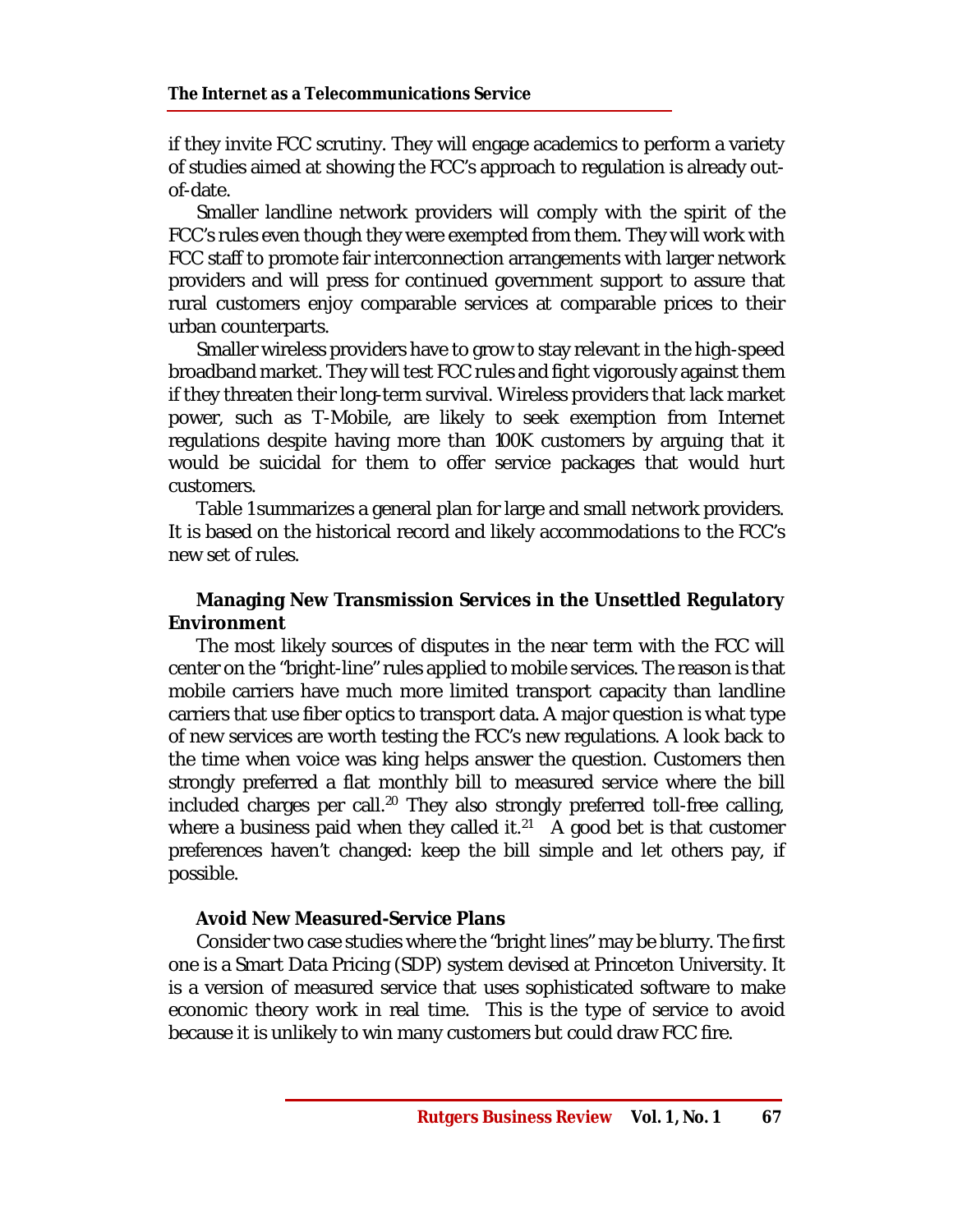| <b>Stakeholders</b><br>of Market<br><b>Participants</b> | <b>Big Network Providers</b>                                                                                                                                                                                                                                                         | <b>Small Network Providers</b>                                                                                                                                                                                                                                                                                                                 |
|---------------------------------------------------------|--------------------------------------------------------------------------------------------------------------------------------------------------------------------------------------------------------------------------------------------------------------------------------------|------------------------------------------------------------------------------------------------------------------------------------------------------------------------------------------------------------------------------------------------------------------------------------------------------------------------------------------------|
| <b>Policy Makers</b>                                    | Push for deregulation.<br><b>Support Universal Service</b><br>funded out of general tax<br>revenue. Encourage use of<br>common law and statutes for<br>defining lawful behavior of<br>network providers of Internet<br>services. Seek a level playing<br>field in data monetization. | Define obligations and<br>support. Support universal<br>services funded by broadband<br>customers. Small mobile<br>carriers that are not exempt<br>from FCC regulations will<br>seek exemption based on lack<br>of market power.                                                                                                               |
| <b>FCC</b>                                              | For BIAS, comply with bright<br>line regulations for basic<br>landline Internet packages.<br>Test FCC regulations for<br>mobile services when<br>customers will support them.                                                                                                        | Landline carriers comply with<br>FCC regulations while<br>supporting exemption given<br>to them on cost grounds.<br>Small mobile carriers will test<br>FCC regulations to introduce<br>innovative services that are<br>likely to build market share<br>Show where Interconnection<br>with other networks is costly<br>and creating bottlenecks |
| Large<br>Wholesale<br>and Retail<br>Customers           | Back away from unilaterally<br>redesigning Internet<br>interconnection<br>arrangements. Work<br>cooperatively with industry<br>standards groups to facilitate<br>interconnection.                                                                                                    | Introduce high-speed services<br>that match those of big<br>network providers. Work with<br>large network providers and<br>industry standards groups<br>through consortiums to limit<br>costs.                                                                                                                                                 |
| Academics                                               | Encourage studies of 1)<br>Internet performance 2) data<br>monetization and privacy<br>standards 3) different<br>approaches to rule-making<br>methods, 4) wireless technical<br>challenges, and 5) universal<br>service funding strategies,<br>including the funding<br>mechanism    | Encourage studies of rural<br>markets that show the<br>importance of universal<br>service programs                                                                                                                                                                                                                                             |

# **Table 1.** Implications of FCC Decisions for Large and Small Network Providers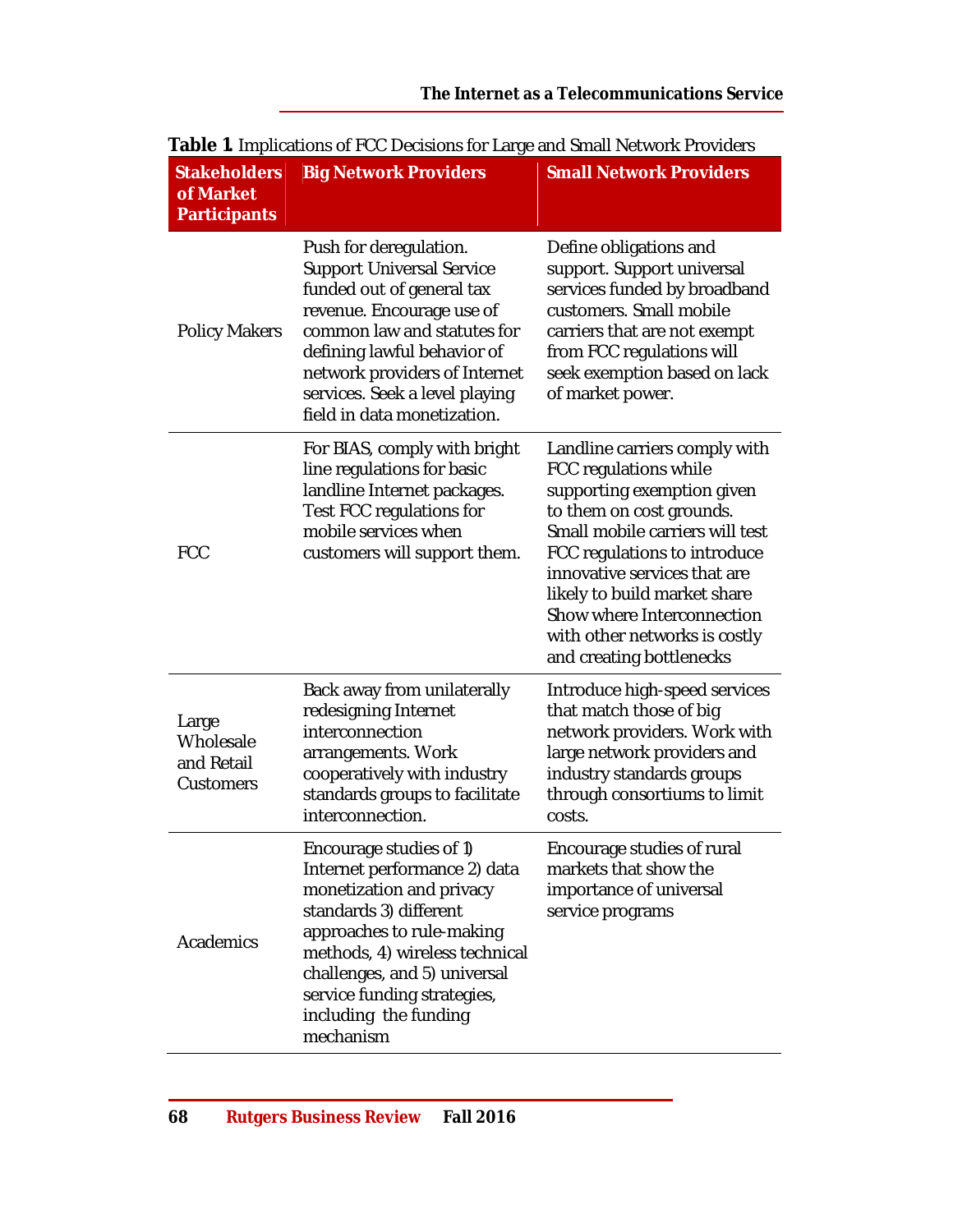The objective of SDP is to offer customers price credits for voluntarily time-shifting Internet requests from congested periods to non-congested periods. To avoid the decision cost, a customer can allow the network provider to shift the customer's traffic based on an algorithm that learns from previous customer decisions when time-shifting is acceptable and by how much. The time shifting itself could be as short as a few milliseconds or as long as shifting the traffic to a different part of the day. The network provider benefits by avoiding customer complaints about slow speeds during peak usage periods and by using existing capacity more efficiently, which reduces the need for investing in bigger pipes to accommodate traffic peaks. Consumers benefit because the network provider guarantees a lower monthly bill for the same traffic than under a standard data plan.<sup>22</sup>

Sounds like a win-win service, but how does this plan fare under the new BIAS rules?

It seems to pass muster with intent of the Order. It passes the customer freedom and choice goals. Customers know they are trading off cost savings for time shifting content, so it meets the transparency requirement. It allows network providers to manage capacity efficiently. The Order specifically says a network provider may offer data plans with different speed tiers, and any data selected plan with reduced speeds must comply with the transparency rule, which it does. $23$ 

Now consider potential conflicts that may arise. SDP will require complicated bills to explain when price credits were given and how much they were. As a result, billing disputes are more likely because customers will not be sure if they were billed correctly. They may also complain that slow performance may not simply be due to time shifting but to traffic throttling.

The FCC has two tests for improper prioritization and throttling. Although SDP passes the test that this type of paid prioritization does promote efficient cost recovery, SDP may alter consumer choices for content and edge providers (par. 103). Video services providers may claim their products are being time shifted more often than other services.

Suppose the customer opts for the network provider to do the time shifting automatically. The network provider will have to install software that learns the customer's behavior. This will likely require deep packet inspection – basically examining the contents of packets. Although the network provider would not be able to market this information because it could only be used to transport traffic efficiently, some customers may not realize how invasive this method is and when they do, could complain to the FCC.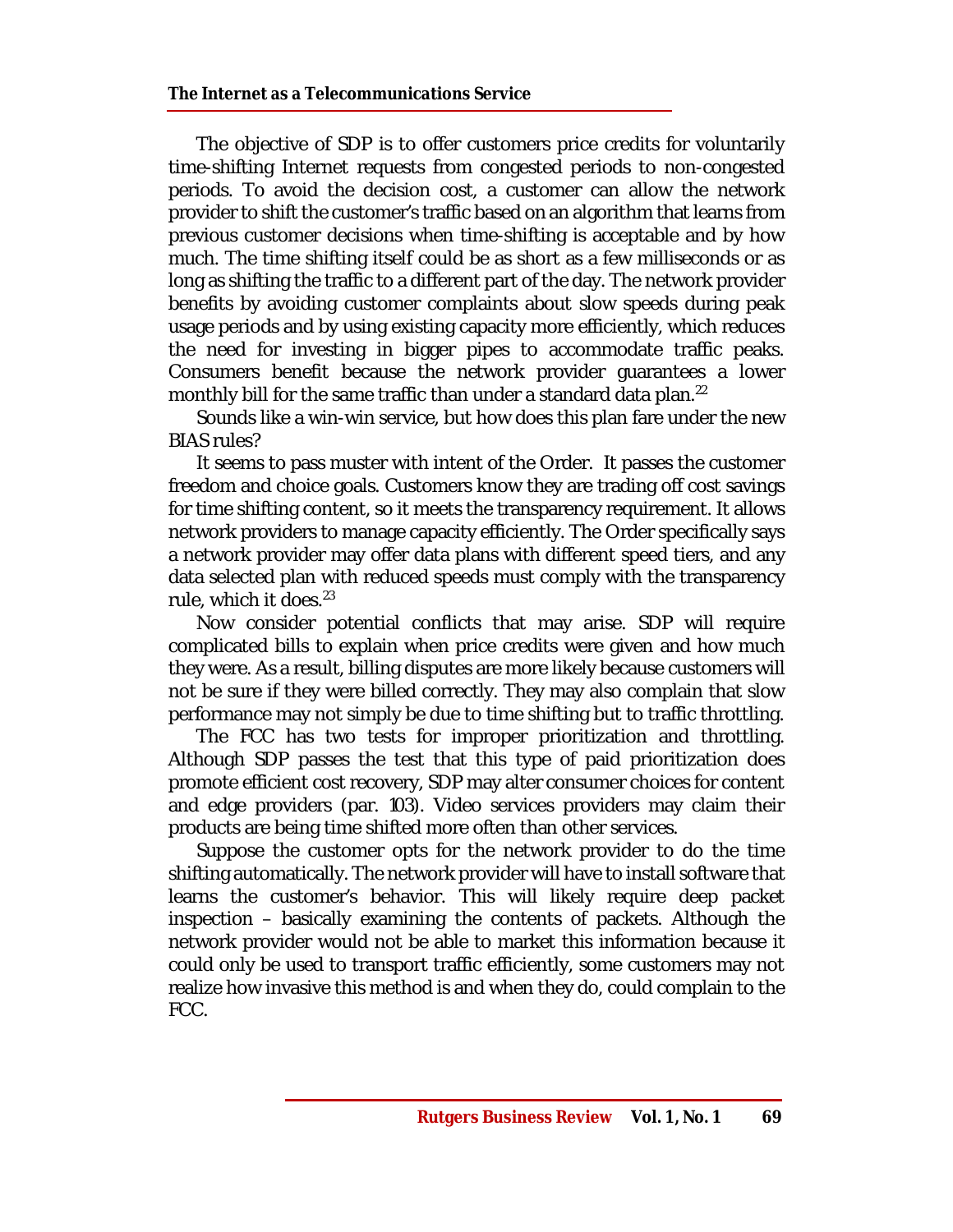# **Introduce 800-Like Services**

An actual impending case involves T-Mobile's Binge On service plan bears a technical resemblance to SDP, but differs in an important respect: It is the broadband equivalent of toll-free 800 service. Customers are allowed to stream unlimited video services to twenty-four selected video sites such as Netflix, HULU, and NOW without using a "drop" of their data plan. In exchange, T-Mobile can shape the data stream to manage transport cost. On the surface, it looks like a free lunch and the FCC said these types of tie-ins are permissible if they benefit consumers (par 152). Bear in mind T-Mobile is in a highly competitive struggle with Verizon, AT&T, and Sprint for market share, so the company does not have much market power and does not want to displease customers.

The Electronic Frontier Foundation (EFF) performed speed tests on T-Mobile Binge On service. According to EEF. It turns out T-Mobile has reduced downloaded and streaming speed for all video services to 1.5 Mbps even if the Smart Phone is capable of higher speeds. EEF claims T-Mobile is violating the FCC's transparency rule, and it questions whether T-Mobile is violating net neutrality by zero-rating selected video providers. Even if it is permissible, reduced video speed should apply only to the zero-rated video services. Naturally, T-Mobile disagrees with EEF's assessment.<sup>24</sup>

These two cases suggest the Order's bright line rules may not be so sharp in practice, but the 800 service is worth pressing, especially if customers demand it.

# **Large Network Providers and Small Wireless Providers Will Press for Deregulation**

On a second front, large network providers and smaller mobile providers will continue to push for deregulation. Commissioner Pai built his case for deregulation on a University of Pennsylvania study written by law professor Christopher Yoo. He found that US consumers had more access to highspeed internet than their European counterparts.<sup>25</sup> A more recent study published in Harvard Business Review written by Larry Downes s project director at the Georgetown Center for Business and Public Policy reinforces Professor Yoo's conclusions.<sup>26</sup> He said that because the Internet was not regulated, the U.S. has seen nearly a trillion and a half dollars in private investments for cable, mobile, fiber, and next-generation copper/fiber hybrid services. This has helped contribute to the development of innovative Internet-based businesses, where 11 of the top 15 Internet businesses, most started in the last decade, are U.S.-based, with the rest coming from China. Another study produced by UStelecom an advocacy organization for large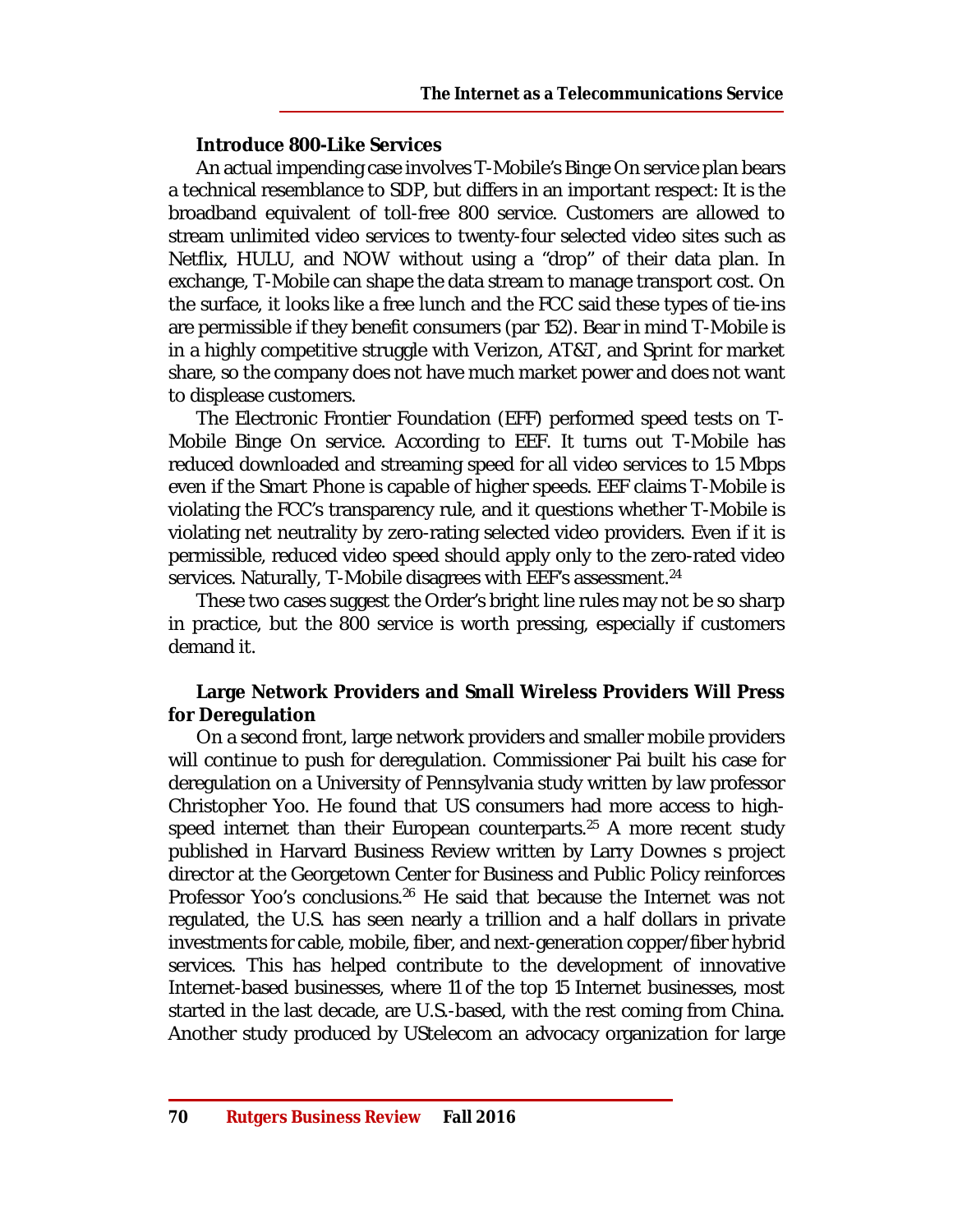network providers shows a tremendous increase in bandwidth and highspeed Internet customer penetration in the United States.<sup>27</sup>

Future studies of this type will be clouded because of the FCC's new regulations. A new line of inquiry should focus on showing the FCC's perception of the Internet and broadband services in general are out-of-date. The Internet of the future will need quality of service rules – akin to fast lanes -- because video now dominates the transmission market. Cisco predicts by 2019, 90% of Internet traffic will be video.<sup>28</sup> Besides video, big enterprises are now demanding high quality broadband channels that don't ride over the Internet.<sup>29</sup> Customers like Vonage will continue to use network providers' facilities to offer competing services. CDNs will offer storage to cut transmission costs.

All network providers will want to show the FCC's desire to protect the public's privacy by imposing rules on network providers is also myopic. Many companies are monetizing data, and many new sources are cropping up. 30, 31 Without too much effort, a digital profile can be built from existing data sources.<sup>32</sup> Broad policy is necessary because the information market has pervaded the American economy. Singling out network providers for special treatment, will likely bias information gathering and processing. Instead, Congress needs to develop a strategy that defines a level playing field for all market participants. A multi-disciplinary set of studies are needed to examine the ethics and efficiency of different approaches to monetizing data while protecting the public's privacy.

#### **Network Providers will Continue Building a Coalition**

The large network providers will need the support of the small network providers so that the industry can present a united front to policymakers. Large network providers must assure them that they will not be dictated to on interconnection arrangements. A step in the right direction is to continue to show that their transiting prices are continuing to fall. These are prices charged to other network providers for using their network to reach a destination point. In 2008, for example, the price was \$12 per megabit per month. By 2015, the price dropped to \$.63 per megabit per month. $33$ 

Large network providers need to de-emphasize plans to reduce unilaterally geographic interconnections locations with smaller network providers to just eight nationwide, making the interconnections costly for small providers.<sup>34</sup> They should also stress they are working cooperatively with network providers of all sizes to solve the quality of service issue.<sup>35</sup>

Funding of Universal Service Obligation will be a touchy issue. Small network providers favor a special assessment on broadband services that does not require Congressional approval. Large network providers would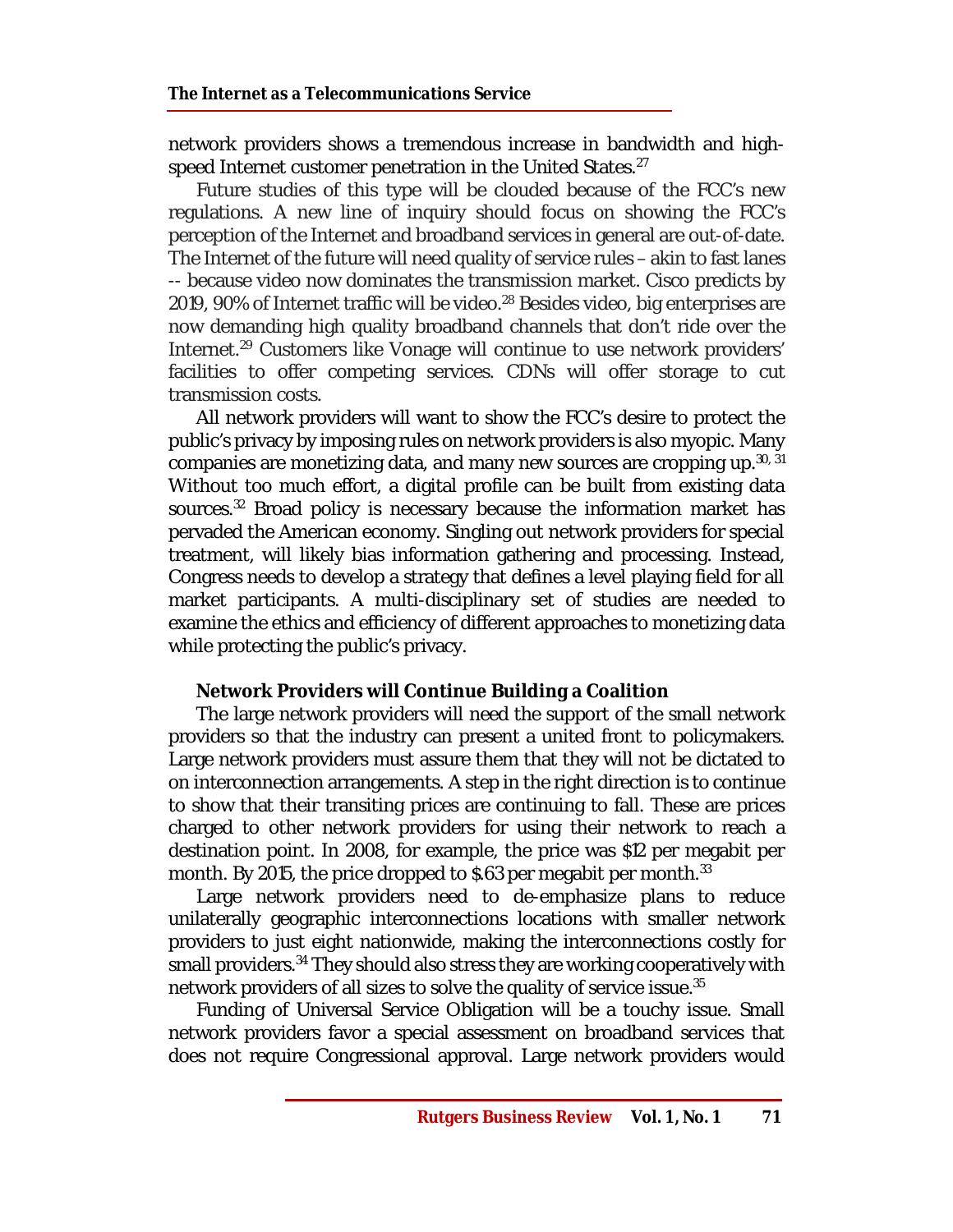want to tax the public in order to spread the cost of the obligation to all Internet users.

Winning over application providers will require a targeted strategy. A business plan must consider the implication of the new regulations for Internet startups and large data platform providers such as Google. Will banning paid prioritization – banning fast lanes, the cornerstone of the netneutrality debate -- level the playing field for new application developers? The answer is by no means clear. If the new application relies on video streaming, a bandwidth hog, the answer is yes. The transport costs would be shared by all customers because all traffic goes over common backbone pipes. It is not surprising that Netflix, for example, once a small video provider that grew large quickly, supports net neutrality because it is a significant cost saver for the company. Other applications providers not linked to video streaming may also favor net neutrality because they fear companies like Google or Amazon could spend large sums to set up fast lanes for themselves to improve the end user experience. 36

Often overlooked in the discussion, however, is the role of Content Delivery Networks (CDNs). If Netflix or Google, or Amazon wants to gain a market edge by reducing delay and video jitter, they can already store their content close to their customers using Content Delivery Networks, basically server farms located strategically to reduce the distance video has to travel. In effect, strategic storage is another way of developing a "fast lane" to the customer. The issue then becomes whether the FCC should regulate CDNs. The answer so far is no, but pressure from application providers and perhaps network providers could change the FCC's stance.

Even if network providers do unite and win certain groups of applications providers to their side, they still must have the public on their side. The Internet superhighway image has to be changed. The new imagery must picture digital frontiers expanding outwards at increasing speed – and everyone is along for the ride.

# **Conclusion: A Successful Business Strategy Requires Anticipation and Framing**

Regulation of BIAS as a telecommunications service will cause market uncertainty. A successful network provider will try to anticipate what types of business offerings and plans will trigger an FCC investigation. The examples were meant to suggest any new offering that has zero-rated tie-in services or complicated billing requirements have the highest risk of generating disputes. Any major network redesign that big network providers impose either directly or indirectly on smaller network providers will be challenged. Any major change in network capacity growth or allocation of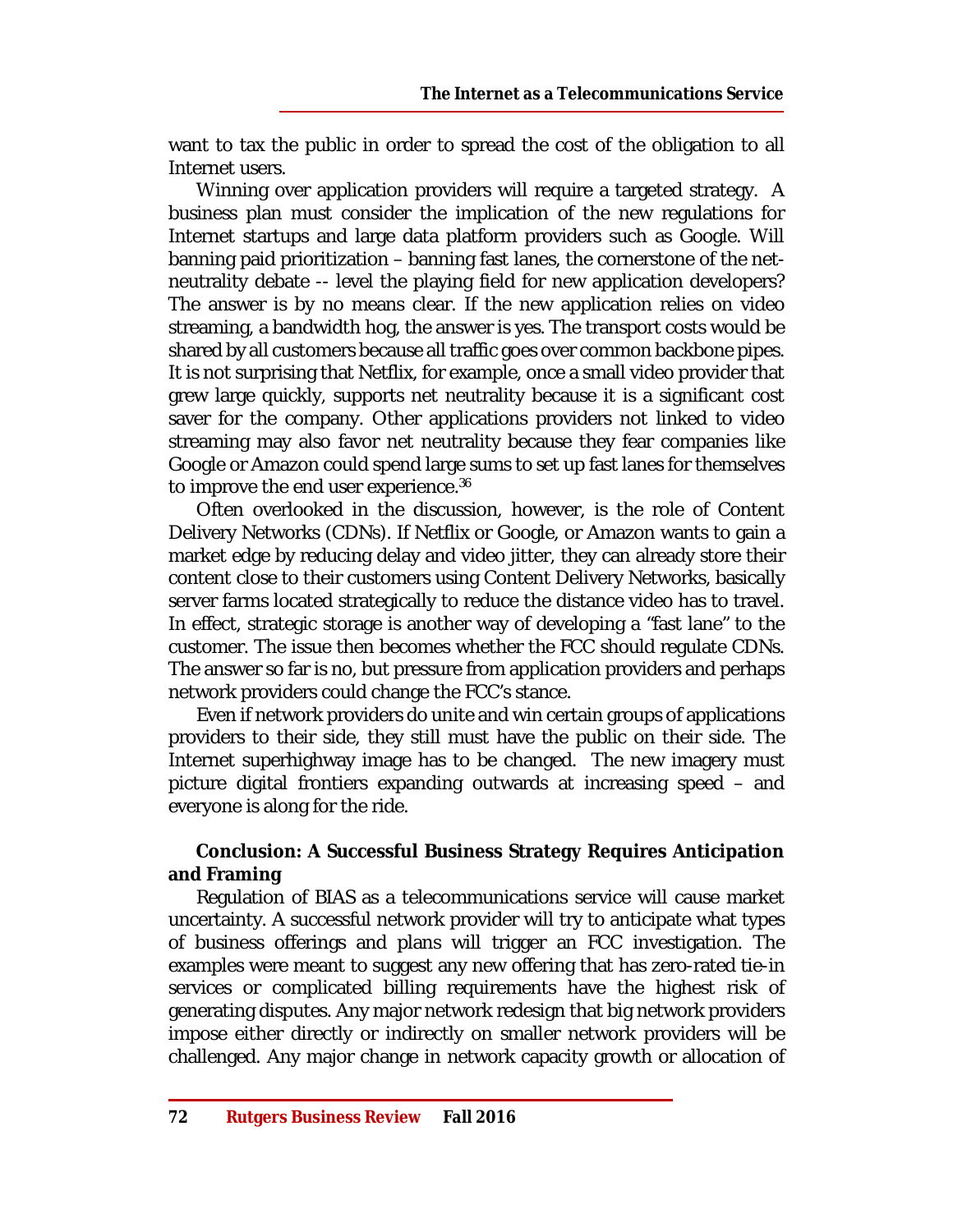bandwidth to non-Internet broadband services will be seen as anti-Open Internet.

The court battles will continue, and they will be expensive. Formally, the courts will decide which side is right based on the legal record. It would not surprise anyone, however, if the legal rulings were shaped to some extent by public pressure, and that is where network providers need to invest resources. They need to build coalitions and frame the dispute using different imagery. If you watch the John Oliver sketch, you will hear a legal advisor for Verizon saying that the ability to introduce paid prioritization of traffic creates a fast lane for everybody and a hyper-speed lane for others. He has already conceded that the Internet is a public conveyance with limited capacity. The lawyer's comments drew laughs from Oliver's audience and derogatory comments from Oliver.<sup>37</sup> Network providers need to invest in developing new imagery that the public will accept as fair.

In the meantime, big network providers and their allies need to keep up enough pressure to assure that the FCC exercises restraint while its rules are in effect. As for the FCC, it must pick its cases carefully to conserve resources and send clear messages that reinforce its "bright line" style of regulation.

As for small application providers, the most logical near-term strategy is to support net neutrality. But they need to remain alert about alternatives to fast lanes. Their next target should be CDNs.

As for the FCC, they should plan for having enough resources to settle disputes they haven't even imagined.

#### **Author**

*Dr. Glass is Director, CRRI Scholar, and Professor of Professional Practice - Finance and Economics, Rutgers Business School - Newark and New Brunswick, Rutgers University. Prior to joining Rutgers, Dr. Glass was Director of Demand Forecasting and Rate Development at the National Exchange Carrier Association. For almost thirty years, he was responsible for forecasting demand and setting switched and special rates for more than 1100 telephone companies. He was heavily involved in access restructure, universal service reform, and new access services. He is the lead author of many business and academic studies. Dr. Glass earned his MBA in marketing and finance, and Ph.D. in economics from Columbia University. email: [vglass@business.rutgers.edu](mailto:vglass@business.rutgers.edu)*

#### **Endnotes**

- 1. Powell, M.K. (2004, February 8). "Preserving Internet Freedom: Guiding Principles for the industry 3." Remarks at the Silicon Flatirons Symposium. Boulder, CO.
- 2. See for example, In the Matter of Promoting the Internet: Framework of Broadband Internet Services. Comments of AT&T Services Inc., July 15, 2014, p. 1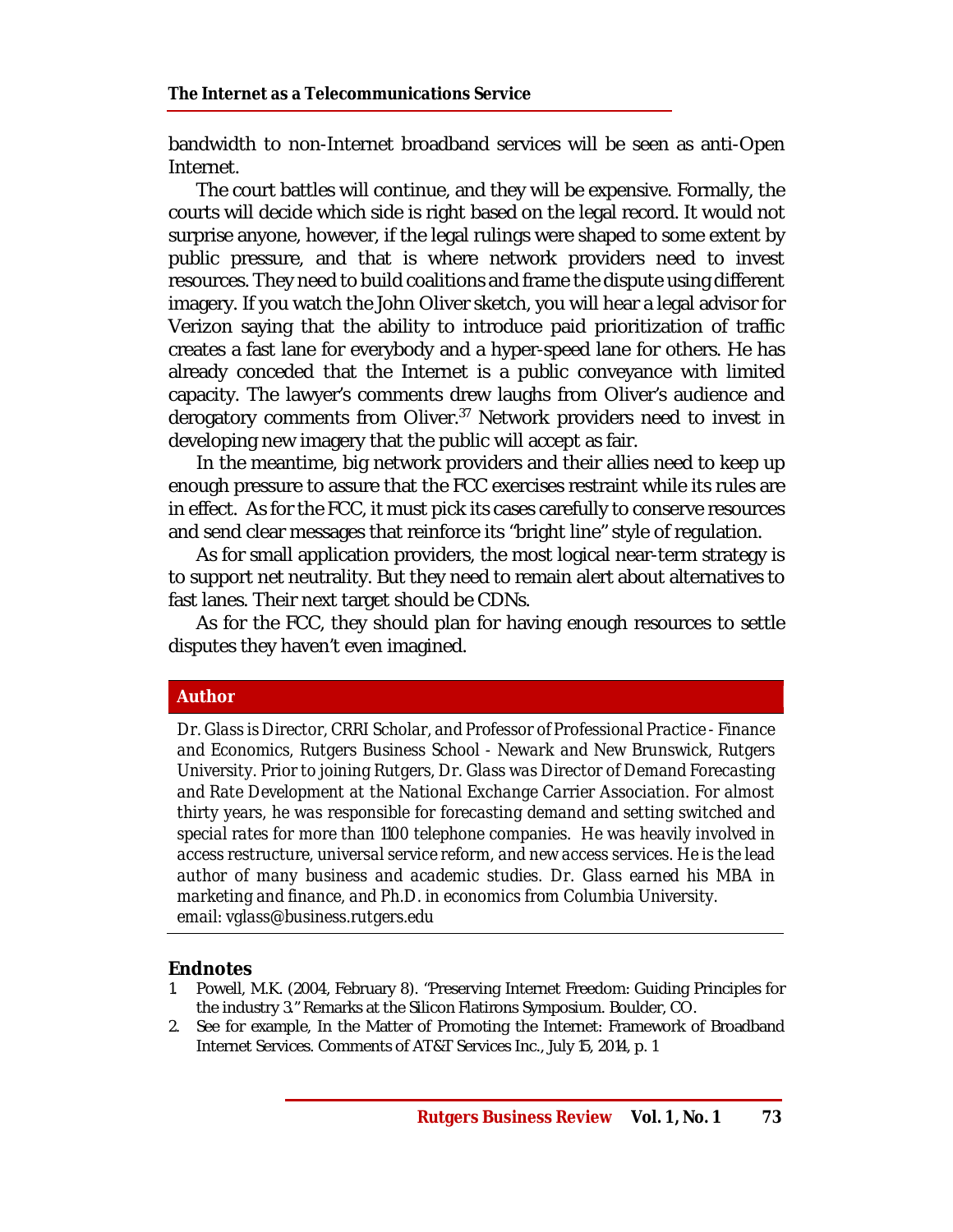- 3. Federal Communications Commission (FCC) plan, released (2010, March 17). Connecting America : The National broadband plan at pp. xi-xiv. Retrieved April 9, 2016, from <https://transition.fcc.gov/national-broadband-plan/national-broadband-plan.pdf>
- 4. Network providers offer Internet and other broadband services such as private virtual network services to large business customers. The term network provider is used as the more general description for the remaining part of the paper.
- 5. Verizon v. Federal Communications Commission. No. 11-1355. (D.C. Cir. 2014).
- 6. National Cable & Telecommunications Association et al. v. Brand X Internet Services et al. 545 U.S. 967 (2005, June 27).
- 7. Comcast Corp. v. FCC, 600 F.3d 642, (D.C. Cir., 2010, April 6).
- 8. Federal Communications Commission. Report and Order (2015): Protecting and Promoting the Open Internet, Released March 12, 2015, par. 341. Retrieved April 9, 2006 from [https://apps.fcc.gov/edocs\\_public/attachmatch/FCC-15-24A1.pdf](https://apps.fcc.gov/edocs_public/attachmatch/FCC-15-24A1.pdf)
- 9. Communications Act of 1934 as Amended by The Telecommunications Act of 1996. U.S. House of Representatives, 104<sup>th</sup> Congress. (1996, March)
- 10. Federal Communications Commission. Report and Order. (2015): Dissenting Statement of Commissioner Ajit Pai. Retrieved April 9, 2006 from <https://apps.fcc.gov/> edocs\_public/attachmatch/FCC-15-24A5.pdf
- 11. The Subcommittee on Communications and Technology hearing, Thursday, March 19, 2015, "FCC Reauthorization: Oversight of the Commission," Preliminary Transcript, 855- 866.
- 12. Federal Communications Commission. Report and Order. (2015): Statement of Chairman Wheeler at p. 314, Retrieved April 9, 2006 from <https://transition.fcc.gov/> Daily\_Releases/Daily\_Business/2015/db0312/FCC-15-24A1.pdf
- 13. Brody, B. (2015, February 26). Bloomberg Politics. *How John Oliver transformed the net neutrality debate once and for all*. Retrieved February 3, 2016, from [http://www.bloomberg.com/politics/articles/2015-02-26/how-john-oliver-transformed](http://www.bloomberg.com/politics/articles/2015-02-26/how-john-oliver-transformed-)the-net-neutrality-debate-once-and-for-all.
- 14. New America & Open Technology Institute. (2016, January). *The FCC'S role in protecting online privacy.* Retrieved February 3, 2016, from <https://static.newamerica.org/> attachments/12325-the-fccs-role-in-protecting-online-privacy/ CPNI\_\_web.d4fbdb12e83f4adc89f37ebffa3e6075.pdf
- 15. A letter to Tom Wheeler (Federal Communications Commission). (2016, January 20). Retrieved February 3, 2016, from<https://prodnet.www.neca.org/publicationsdocs/> wwpdf/12016coalition.pdf.
- 16. Dippon, C. & Falk, J. (2015, March 16). Nera Economic Consulting. *The net neutrality order: It's worse than we thought.* Retrieved February 3, 2016, from [http://www.nera.com/content/dam/nera/publications/2015/PUB\\_FCC\\_NN\\_Order\\_03\\_](http://www.nera.com/content/dam/nera/publications/2015/PUB_FCC_NN_Order_03_) 17\_15.pdf.
- 17. Harding, M. (2015, June, 8). Law360. *Telecom Cases to watch in the 2nd half of 2015.* Retrieved February 3, 2016, from<https://www.cov.com/~/media/files/corporate/> publications/2015/06/law360\_telecom\_cases\_to\_watch\_in\_the\_2nd\_half\_of\_2015.pdf.
- 18. Federal Communications Commission. Report and Order. (2015). par. 25. Retrieved April 9, 2006 from <https://epic.org/privacy/consumer/Broadband-Privacy-Letter-to-FCC.pdf.>
- 19. Federal Communications Commission. Report and Order. (2015). par 136. Retrieved April 9, 2006 from [https://transition.fcc.gov/Daily\\_Releases/Daily\\_Business/2015/db0312/](https://transition.fcc.gov/Daily_Releases/Daily_Business/2015/db0312/) FCC-15-24A1.pdf.
- 20. Measured service was not popular. As a result, the FCC's Industry Analysis Group's 1997 Urban Rates Survey was based on single party unlimited flat rate service and does not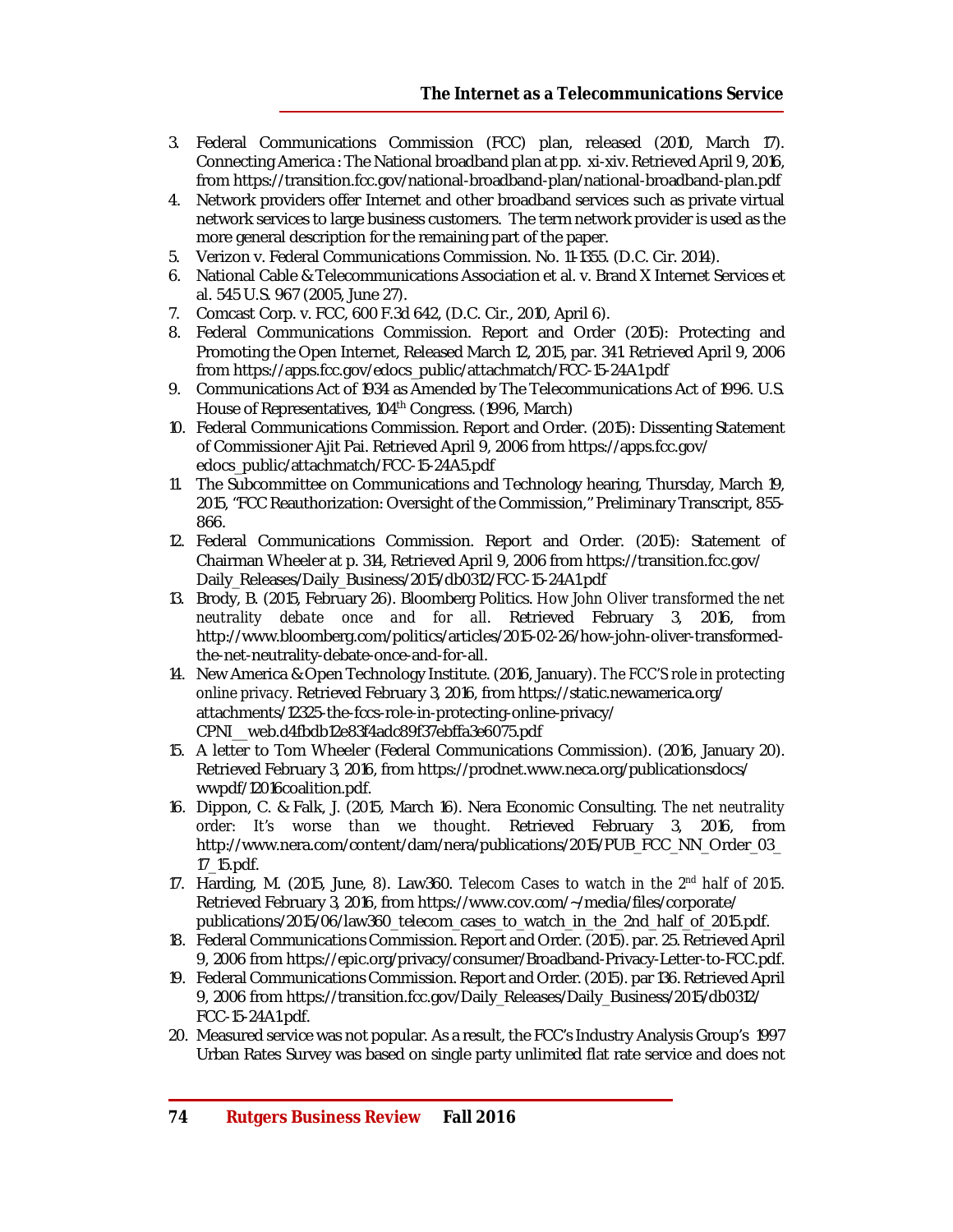reflect lower rates paid by many households. Retrieved April 9, 2016, from [https://transition.fcc.gov/Bureaus/Common\\_Carrier/Reports/FCC-State\\_Link/IAD/](https://transition.fcc.gov/Bureaus/Common_Carrier/Reports/FCC-State_Link/IAD/) ref97.pdf.

- 21. 800 plans were very popular. The FCC Trends in Telephone Service report noted More than twenty million households have been added to the nation's telephone system since November 1983. As of November 2000, 100.2 million households had telephone service. Toll-Free Numbers • There are currently four toll-free prefixes in use - 800, 888, 877, and 866 - with almost 24.5 million toll-free numbers assigned as of the end of July 2001. Retrieved April 9, 2016, from [https://transition.fcc.gov/Bureaus/Common\\_Carrier/](https://transition.fcc.gov/Bureaus/Common_Carrier/) Reports/FCC-State\_Link/IAD/trend801.pdf.
- 22. Retrieved February, 2016, from [https://www.google.com/webhp?sourceid=chrome](https://www.google.com/webhp?sourceid=chrome-)instant&ion=1&espv=2&ie=UTF-8#q=smart+data+pricing&start=10
- 23. Federal Communications Commission. Report and Order. (2015). par. 122. Retrieved April 9, 2006 from [https://transition.fcc.gov/Daily\\_Releases/Daily\\_Business/2015/](https://transition.fcc.gov/Daily_Releases/Daily_Business/2015/) db0312/FCC-15-24A1.pdf
- 24. Gillula, J. (2016, January 4). Electronic Frontier Foundation. *EFF Confirms: T-Mobile's binge on optimization is just throttling, applies indiscriminately to all video.* Retrieved February 3, 2016, from [https://www.eff.org/deeplinks/2016/01/eff-confirms-t-mobiles](https://www.eff.org/deeplinks/2016/01/eff-confirms-t-mobiles-)bingeon-optimization-just-throttling-applies.
- 25. Christopher S. Yoo, U.S. vs. European Broadband Deployment: What Do the Data Say? Penn Law Center for Technology, Innovation and Competition, at 4–5, 13, 23 (June 2014), available at <http://apps.fcc.gov/ecfs/document/view?id=7521285448>
- 26. Downes, L. (2015, October 19). Harvard Business Review. *How to understand the EU-U.S. digital divide*. Retrieved April 9, 2016, from [https://hbr.org/2015/10/how-to-understand](https://hbr.org/2015/10/how-to-understand-)the-eu-u-s-digital-divide.
- 27. USTELECOM (n.d). Retrieved April 9, 2016, from <https://www.ustelecom.org/> broadband-industry/broadband-industry-stats/household-penetration.
- 28. Marshall, C. (2015, June 11). Tubular Insights. *By 2019, 80% of the World's internet traffic will be video [Cisco Study]*. Retrieved April 9, 2016, from [http://www.reelseo.com/2019](http://www.reelseo.com/2019-) internet-video-traffic/.
- 29. Marshall, C. (2015, June 11). Tubular Insights. *By 2019, 80% of the World's internet traffic will be video [Cisco Study]*. Retrieved April 9, 2016, from [http://www.reelseo.com/2019](http://www.reelseo.com/2019-) internet-video-traffic/.
- 30. Brocade. (2009). *What is Carrier Grade Ethernet?* Retrieved April 9, 2016, from [https://www.brocade.com/content/dam/common/documents/content](https://www.brocade.com/content/dam/common/documents/content-)types/whitepaper/carrier-grade-ethernet-wp-00.pdf.
- 31. USTELECOM. (2016, February 29*). The power of the platform economy*. Retrieved April 9, 2016, from <https://www.ustelecom.org/blog/power-platform-economy.>
- 32. Bohe, A., Hong, M., Macdonald, C., Paice, N., (2015). Accenture. *Data monetization in the age of big data*. Retrieved April 9, 2016 from [https://www.accenture.com/us](https://www.accenture.com/us-)en/~/media/Accenture/Conversion-Assets/DotCom/Documents/Global/PDF/Technology\_1/Accenture-Data-Monetization-in-the-Age-of-Big-Data.pdf.
- 33. Ohm, P. (2010). Broken promises of privacy: Responding to the surprising failure of anonymization. *UCLA Law Review*, *57*, 1701-1777.
- 34. AT&T. (2014, January 24). Retrieved April 9, 2016, from <https://prodnet.www.neca.org/> publicationsdocs/wwpdf/12714att.pdf.
- 35. The Metro Ethernet Forum is a voluntary group working to set quality of service standards. Retrieved April 9, 2016, from <https://www.mef.net/>